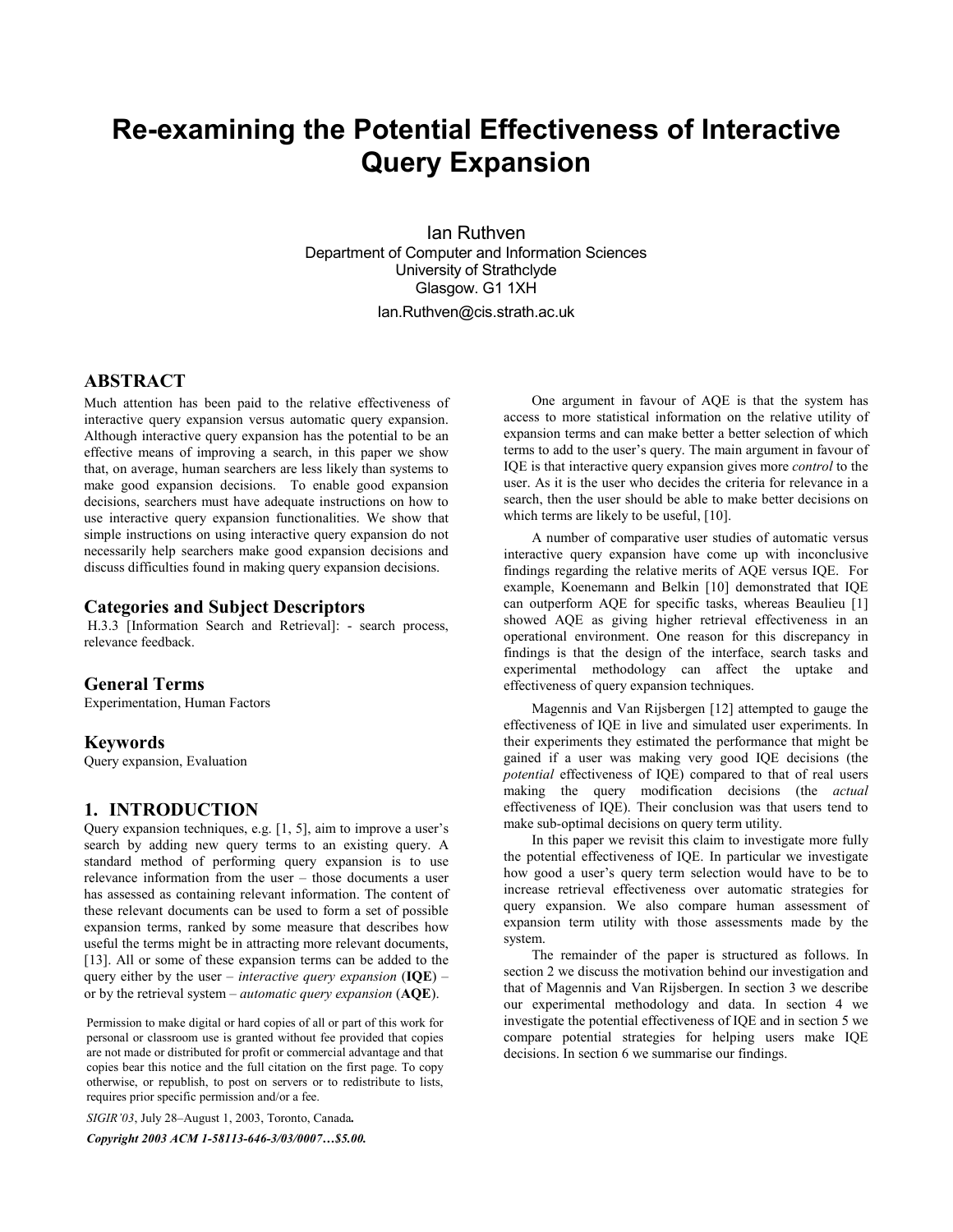# **2. MOTIVATION**

In this section we summarise the experiments carried out by Magennis and Van Rijsbergen, section 2.1, some limitations of these experiments, section 2.2, and discuss the motivation behind our work, section 2.3

#### **2.1 The potential effectiveness of IQE**

In [11, 12] Magennis and Van Rijsbergen, based on earlier work by Harman [7], carried out an experiment to estimate how good IQE could be if performed by expert searchers.

Using the WSJ (1987-1992) test collection, a list of the top 20 expansion terms was created for each query, using terms taken from the top 20 retrieved documents. This list of possible expansion terms was ranked by applying the F4, [14], term reweighting formula to the set of *unretrieved* relevant documents. This set of documents consists of the relevant documents *not* yet seen by the user. This set could not be calculated in a real search environment as retrieval systems will only have knowledge of the set of documents that *have* been seen by the user. However, as query expansion aims to retrieve this set of documents, they form the best evidence on the utility of expansion terms.

Using these sets of expansion terms, Magennis and Van Rijsbergen simulated a user selecting expansion terms over four iterations of query expansion. At each iteration, from the list of 20 expansion terms, the top 0, 3, 6, 10 and 20 terms were isolated. These groups of terms simulated possible sets of expansion terms chosen by a user. By varying which group of terms was added at each iteration, all possible expansion decisions were simulated. For example, expansion by the top 3 terms at feedback iteration 1, the top 10 terms at feedback iteration 2, etc. The best simulation for each query was taken to be a measure of the best IQE decisions that could be made by a user; the *potential* effectiveness of IQE.

#### **2.2 Limitations**

One of the benefits of an approach such as that taken by Magennis and Van Rijsbergen is that it is possible to isolate the effect of query expansion itself. That is, by eliminating the effects of individual searchers and search interfaces the results can be used as baseline figures with which to compare user search effectiveness. However, in [11, 12], Magennis noted several limitations of this particular measurement of the potential effectiveness of IQE.

**i.** only certain combinations of terms are considered, i.e. the top 3, 6, 10 or 20 terms. Other combinations of terms are possible, e.g. the top 4 terms, and these may give better retrieval performance.

**ii.** real searchers are unlikely to use add a *consecutive* set of expansion terms, i.e. the top 3, 6, 10 or 20 terms suggested by the system. It is more likely that searchers will choose terms from throughout the list of expansion terms. In this way, users can, for example, avoid poor expansion terms suggested by the system.

**iii.** the ranking of expansion terms is based on information from the *unseen* relevant documents; ones that the user has not yet viewed. In a real search environment the expansion terms will be ranked based on their presence or absence in the documents seen and assessed relevant by the user.

**iv.** only one document collection was used. Differences in the creation of test collections, the search topics used and the documents present in the test collection may affect the results of their conclusions and restrict the generality of their conclusions.

## **2.3 Aims of study**

In our experiments we aim to overcome these limitations to create a more realistic evaluation of the potential effectiveness of interactive query expansion. In particular we aim to investigate how good IQE could be, how easy it is to make good IQE decisions and investigate guidelines for helping users make good IQE decisions. We also investigate what kind of IQE decisions are actually made by searchers when selecting new search terms. In the following section we describe how we obtain the query expansion results analysed in the first part of this paper. These experiments are also based on *simulations* of interactive query expansion decisions.

#### **3. EXPERIMENTAL SETUP**

In this section we outline the experimental methodology we used to simulate query expansion decisions. The experiments themselves were carried out on the Associated Press (**AP** 1998), San Jose Mercury News (**SJM** 1991), and Wall Street Journal (**WSJ** 1990-1992) collections, details of which are given in Table 1. These collections come from the TREC initiative [16].

**Table 1: Collection statistics** 

|                                                   | AP    | <b>SJM</b> | WSJ   |
|---------------------------------------------------|-------|------------|-------|
| Number of documents                               | 79919 | 90257      | 74520 |
| Number of queries used                            | 32    | 39         | 28    |
| Average words per query                           | 2.9   | 37         | 2.9   |
| Average number of relevant<br>documents per query | 37.8  | 58.6       | 30.3  |

For each query we use the top 25 retrieved documents to provide a list of possible expansion terms, as described below. Although each collection comes with a list of 50 topic (query) descriptions, we concentrate on those queries where query expansion *could* change the effectiveness of an existing query. This meant excluding some queries from each test collection; those queries for which there are no relevant documents, queries where *no* relevant documents were retrieved in the top 25 documents (as no expansion terms could be formed without at least one relevant document), and queries where *all* the relevant documents are found within the top 25 retrieved documents (as query expansion will not cause a change in retrieval effectiveness for these queries).

In our experiments we used the *wpq* method of ranking terms for query expansion, [13], as this has been shown to give good results for both AQE and IQE, [4]. The equation for calculating a weight for a term using *wpq* is shown below, where

j

<sup>&</sup>lt;sup>1</sup>Queries used in the experiments only. The query comes from the short *title* field of the TREC topic description.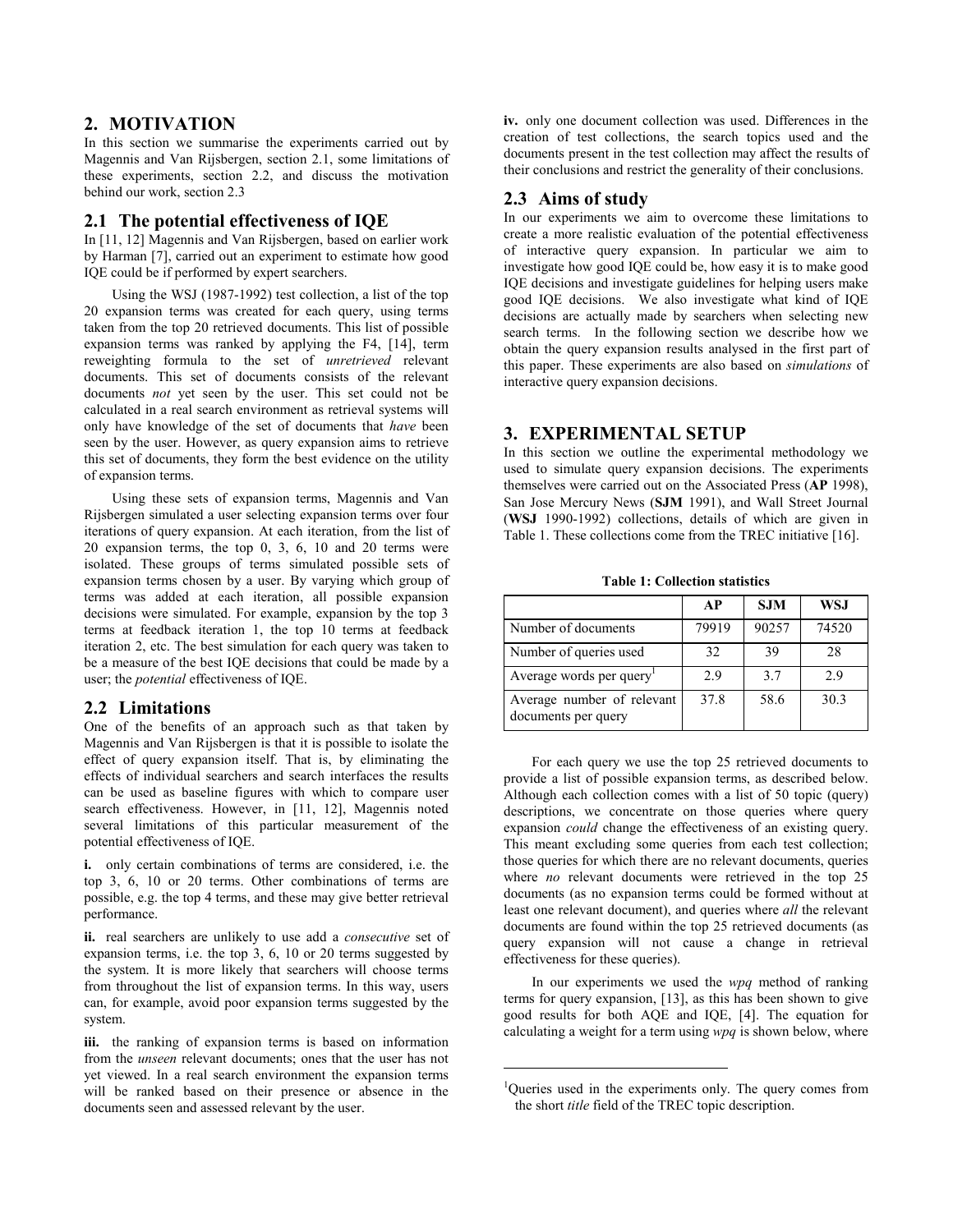the value  $r_t$  = the number of seen relevant documents containing term *t*,  $n_t$  = the number of documents containing *t*,  $R$  = the number of seen relevant documents for query  $q$ ,  $N =$  the number of documents in the collection.

$$
wpq_t = \log \frac{r_t/(R - r_t)}{(n_t - r_t)/(N - n_t - R + r_t)} \cdot \left(\frac{r_t}{R} - \frac{n_t - r_t}{N - R}\right)
$$

Our procedure was as follows:

For each query,

**i.** rank the documents using a standard *tf*\**idf* weighting to obtain an initial ranking of the documents.

**ii.** use the relevant documents in the top 25 retrieved documents to obtain a list of possible expansion terms, using the *wpq* formula to rank the expansion terms.

**iii.** using the top 15 expansion terms, create all possible sets of expansion terms. For each query this gives 32 678 possible sets of expansion terms. This simulates all possible selections of expansion terms using the top 15 terms, including no expansion of the query. Each of these 32 678 sets of terms represents a *possible* IQE decision that could be made by a user.

**iv.** using each combination of expansion terms, add the combination to the original query and use the new query to rank the documents, again using *tf*\**idf*. That is, for each query, we carry out 32 678 separate *versions* of query expansion.

**v.** calculate the recall-precision values for each version of the query. Here we use a full-freezing approach by which we only re-rank the unseen documents – those not use to create the list of expansion terms. This is a standard method of assessing the performance of a query expansion technique based on relevance information, [3]

We only use the top 15 expansion terms for query expansion as this is a computationally intensive method of creating possible queries. In a real interactive situation users may be shown more terms than this. However, it does allow us to concentrate on those terms that are considered by the system to be the best for query expansion.

For each query in each collection, therefore, we have a set of 32 678 possible IQE decisions that could be made by a searcher. For each possible IQE decision we can assess the effect of making this decision on the quality of the expanded query. We use this information in several ways; firstly, in section 4, we compare the possible IQE decisions against three methods of applying AQE. We then, in section 5, examine potential strategies for helping searchers make good IQE decisions. In section 5 we also compare the possible IQE decisions against human expansion decisions.

# **4. COMPARING QUERY EXPANSION TECHNIQUES**

In this section we examine the potential effectiveness of IQE against three possible strategies for applying AQE. In this

section we compare how likely a user is to make better query expansion decisions using IQE than allowing the system to perform AQE. Our three AQE techniques are:

**Collection independent expansion**. A common approach to AQE is to add a fixed number of terms, *n*, to each query. Our first AQE technique simulates this by adding the top six expansion terms to all queries, irrespective of the collection used. The value of six was chosen without prior knowledge of the effectiveness of adding this number of terms to any of the queries in the test collections used.

**Collection dependent expansion**. The previous approach to AQE adds the same number of expansion terms to all queries in all collections. When using a specific test collection we can calculate a better value of  $n$ ; one that is specific to the test collection used. To calculate *n*, for each collection, we compared the average precision over all the queries used in each collection after the addition of the top *n* expansion terms, where *n* varied from 1 to 15. The value of *n* that gave the optimal value of average precision for the whole query set was taken to be the value of *n* for each query in the collection.

These values could not be calculated in an operational environment, where knowledge of all queries submitted is unknown. However, it gives a stricter AQE baseline measure as the value of *n* is optimal for the collection used. The values for *n* are shown in Table 2, and is higher than the six terms added in the previous strategy.

**Table 2: Optimal values of** *n* 

| Collection | АP | <b>SJM</b> | WS.I |
|------------|----|------------|------|
|            |    |            |      |

**Query dependent expansion**. The collection dependent expansion strategy adds a fixed number of terms to each query within a test collection. This is optimal for the entire query set but may be sub-optimal for individual queries, i.e. some queries may give better retrieval effectiveness for greater or smaller values of *n*. The query dependent expansion strategy calculates which value of  $n$  is optimal for individual queries. This may be implemented in an operational retrieval system by, for example, setting a threshold on the expansion term weights.

 These three AQE methods act as baseline performance measures for comparing AQE with IQE.

#### **4.1 Query expansion vs. no query expansion**

We first compare the effect of query expansion against no query expansion; how good are different approaches to query expansion? In Table 3 we compare the AQE baselines against no query expansion: **t**he performance of the original query with no additional query terms. Specifically, we compare how many queries in each collection give higher average precision than no query expansion; the *percentage* of queries that are improved by each AQE strategy. Also included in this table, in bold figures, are the average precision figures given by applying the techniques.

As can be seen, all AQE strategies were more likely, on average, to improve a query than harm it. That is, all techniques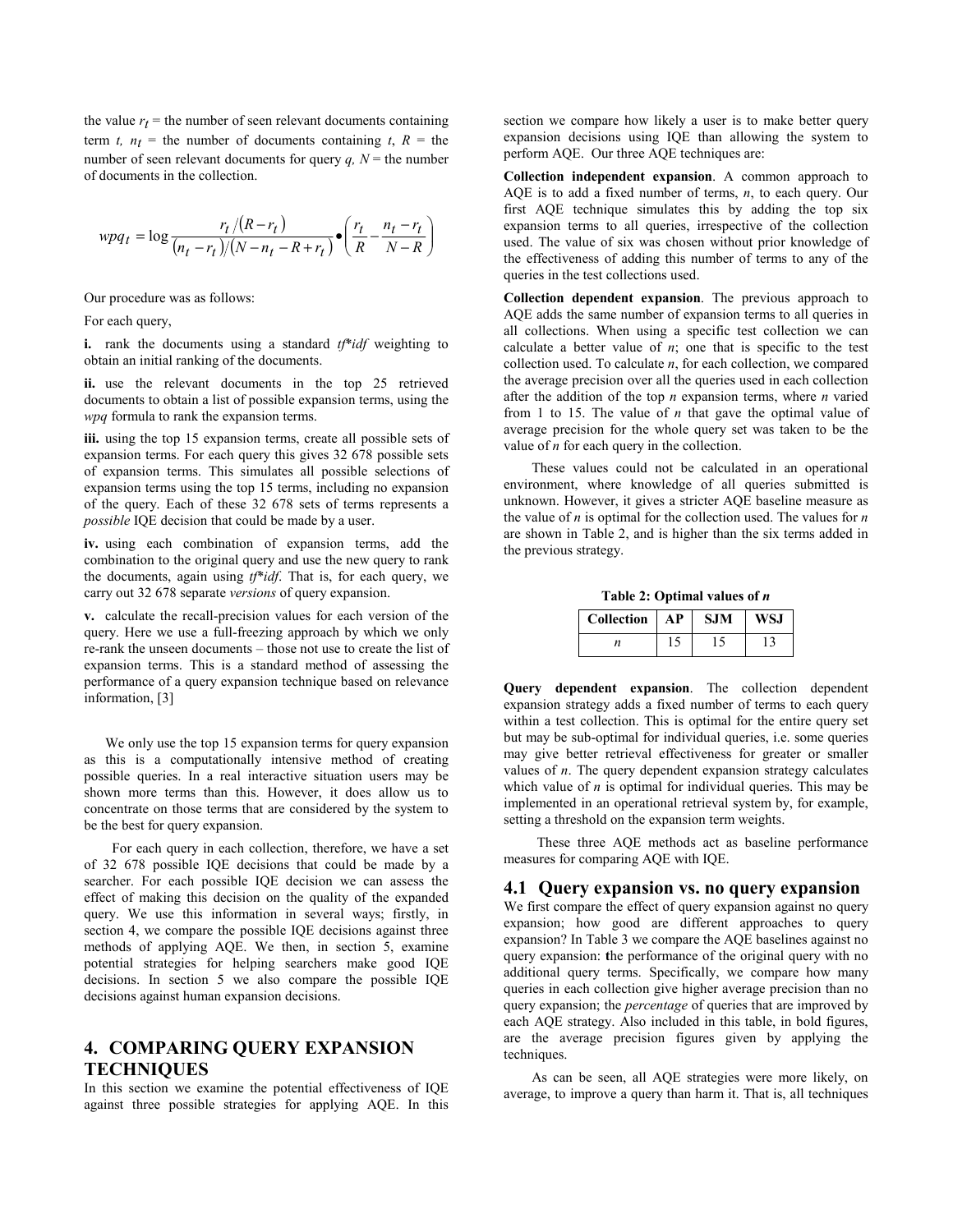improved at least 50% of the queries where query expansion could make a difference to retrieval effectiveness.

The automatic strategy that is most *specific* to the query, the query dependent strategy, not only improves the highest percentage of queries- is most *stable* – but also gives the highest average precision over the queries - is most *effective*. Conversely the automatic strategy that is least effective and improves least queries is the one that is less tailored to either the query or collection – the collection independent strategy.

| <b>Baseline</b>               | AP    | S.IM  | <b>WSJ</b> |
|-------------------------------|-------|-------|------------|
| <b>Collection independent</b> | 56%   | 72%   | 50%        |
|                               | 18.8  | 23.8  | 18.4       |
| <b>Collection dependent</b>   | 72%   | 79%   | 53%        |
|                               | 19.0  | 24.8  | 18.6       |
| <b>Query dependent</b>        | 75%   | 90%   | 86%        |
|                               | 20.1  | 26.7  | 21.1       |
| <b>IOE</b> best               | 94%   | 97%   | 96%        |
|                               | 22.3  | 29.1  | 22.4       |
| <b>IOE</b> middle             | 31%   | 38%   | 30%        |
|                               | 18.4  | 22.9  | 18.1       |
| <b>IOE</b> worst              | $0\%$ | $0\%$ | $0\%$      |
|                               | 11.9  | 15.8  | 14.0       |

**Table 3: AQE baselines and example IQE decisions**.

We can compare these decisions against possible IQE decisions. Firstly, in row 5 of Table 3, we show the percentage of queries improved, and average precision obtained, when using the *best* IQE decision for each query. This set of figures gives the best possible results on each collection when using query expansion. This is the highest potential performance of IQE using the top 15 expansion terms.

Comparing the performance of the best IQE decision against the AQE decisions, it can be seen that IQE has the potential to be the most *stable* technique overall in that it improves most queries. It also has the potential to be the most effective query expansion technique as it gives highest overall average precision. However this is only a *potential* benefit, as we shall show in the remainder of this paper it may not be easy for a user to select such an optimal set of terms.

For example, in the row 6 of Table 3 we show the performance of a middle-performing IQE decision. This is obtained, for each query, by ranking the average precision of all 32768 possible IQE decisions and selecting the IQE decision at position 16384 (half way down the ranking). This decision is one that would be obtained if a user makes query expansion decisions that were neither good nor poor compared to other possible decisions. This result shows that even fair IQE decisions can perform relatively poorly; improving less than half of queries and giving poorer retrieval effectiveness than any of the AQE strategies.

Finally, in row 7 of Table 3, we show the effect if a user was consistently making the worst IQE decisions possible, i.e. always choosing the combination of expansion terms that gave the lowest average precision of all possible decisions. Even though a user is unlikely to *always* make such poor decisions, these decisions are being made on terms selected from the top 15 expansion terms. So, although IQE *can* be effective it is a technique that needs to be applied carefully. In the next section we examine how likely a user is to make a *good* decision using IQE.

## **4.2 AQE vs. IQE**

In this section we look at how difficult it is to select a set of expansion terms that will perform better than AQE or no query expansion. We do this by comparing how many of the possible IQE decisions will give better average precision than the AQE baselines. In Table 4 we show the results of this analysis. For each collection we show how many possible IQE decisions gave greater average precision than each of the three baselines (top row in columns 2-4) and how many of the decisions gave a *significantly* higher average precision than the baselines (bold figures in columns  $2 - 4$ <sup>2</sup>.

**Table 4: Percentage of combinations better than baselines**

| <b>Baseline</b>               | AP  | <b>SJM</b> | <b>WSJ</b> |
|-------------------------------|-----|------------|------------|
| <b>No expansion</b>           | 59% | 69%        | 53%        |
|                               | 30% | 38%        | 21%        |
| <b>Collection independent</b> | 45% | 36%        | 41%        |
|                               | 9%  | 11%        | 12%        |
| <b>Collection dependent</b>   | 47% | 35%        | 43%        |
|                               | 13% | 9%         | 8%         |
| <b>Query dependent</b>        | 9%  | 10%        | 10%        |
|                               | 1%  | 1%         | 2%         |

What we are trying to uncover here is how likely a user is to make good IQE decisions over a range of queries. The argument for IQE, based on this analysis, is mixed. On the positive side over 50% of the *possible* IQE decisions give better performance than no query expansion, and over 20% of the possible decisions give significantly better performance (row 2). However, this also means that nearly half of the possible decisions will decrease retrieval performance<sup>3</sup> and most decisions will not make any significant difference to the existing query performance.

Compared against the best AQE strategy (query dependent), only a small percentage (9-10%) of possible decisions are likely to be better than allowing the system to make the query expansion decisions. Based on this analysis it

j

<sup>&</sup>lt;sup>2</sup> Measured using a *t*-test ( $p < 0.05$ ), holding recall fixed and varying precision. Values were calculated on the set of RP figures for each query not the averaged value.

<sup>&</sup>lt;sup>3</sup> A small percentage (1%-3%) of possible decisions will neither increase nor decrease query performance.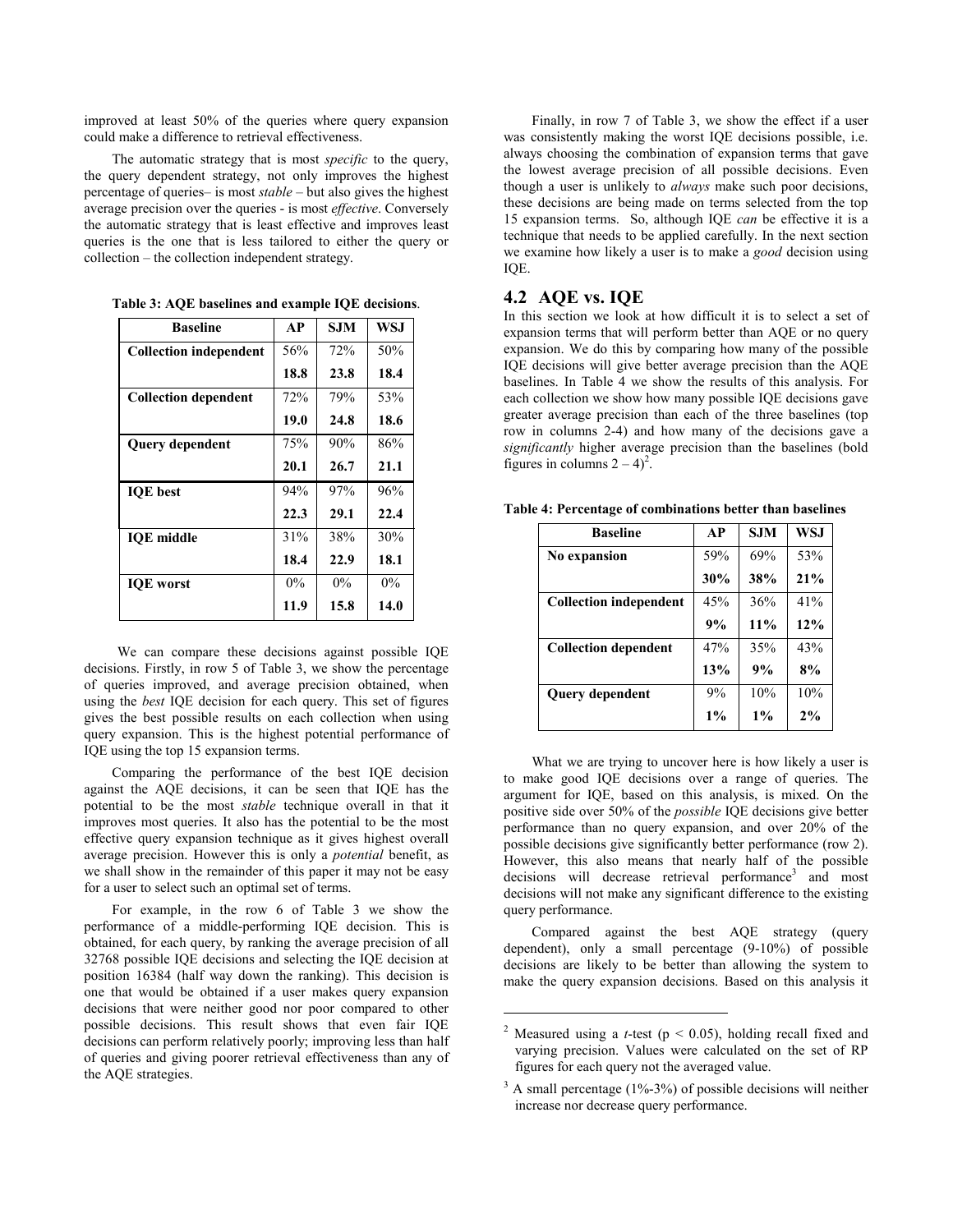appears that it may be hard for users to make very good IQE decisions; ones that are better than a good AQE technique.

The collection independent strategy is the most realistic default AQE approach as it assumes no knowledge of collections or queries. However, although 35%-45% of possible IQE decisions are better than the collection independent strategy, this still means that searchers are more likely to make a poorer query expansion decision than the system. This is only true, however, if users lack any method of selecting good combinations of expansion terms. In the next section we analyse potential guidelines that could be given to users to help them make good IQE decisions.

# **5. POSSIBLE GUIDELINES FOR IQE**

In this section we try to assess possible instructions that could be given to users to help them make use of IQE as a general search technique.

#### **5.1 Select more terms**

One reason for asking users to engage in IQE is to give more evidence to the retrieval system regarding the information for which they are looking. Users, especially in web searches, often use very short queries [9]. Presenting lists of possible expansion terms is one way to get users to give more information, in the form of query words, to the system.

A useful guideline to give to users, then, may be to expand the query with as many useful terms are possible. In Table 5 we compare the size of IQE decisions that lead to an increase in retrieval effectiveness (*good* IQE decisions, Table 5, row 4) against those that led to a decrease in retrieval effectiveness (*poor* IQE decisions, Table 5, row 5). As can be seen, the size of the query expansion does not distinguish good decisions from poor decisions.

The size of the *best* IQE decisions (the average size of the combinations that gave the best average precision) is similar both to the average size of the good and poor combinations (Table 5, row 3). The sizes of the average of the best AQE decisions are also within a similar range (Table 5, row 2). So giving the system *more* evidence does not necessarily gain any improvement in effectiveness.

|  |  | Table 5: Average size of query expansions |
|--|--|-------------------------------------------|
|  |  |                                           |

|                        | AP   | <b>SJM</b> | WS.I |
|------------------------|------|------------|------|
| <b>Query dependent</b> | 6.63 | 7.10       | 8.46 |
| <b>IOE</b> best        | 7.29 | 5.56       | 7.16 |
| <b>IQE</b> good        | 7.35 | 7.60       | 7.27 |
| <b>IQE</b> poor        | 7.61 | 7.27       | 744  |

#### **5.2 Trust the system**

A second approach might be to advise users to concentrate on the terms suggested most strongly by the system. These are terms that are calculated by the system to be the most likely to improve a query, and in our experiment are the terms with the highest *wpq* score. In Table 6, we present the average *wpq* value of the terms chosen in good and poor IQE decisions, and also in the best IQE and AQE strategies.

The average *wpq* value for terms in good (row 4) and poor IQE decisions (row 5) is relatively similar. This means that sets of terms with high *wpq* values are not more likely to give good performance than sets of terms with lower *wpq* values.

The average value for the best AQE decisions (row 2) is generally higher than that of the IQE decisions. This, however, results in part from the fact that the query dependent AQE strategy adds a consecutive set of terms taken from the top of the expansion term ranking. As these terms are at the top of the term ranking, they will naturally have a higher *wpq* value*.* 

The average term score for the *best* IQE (row 3) decision is also higher than either the good or poor IQE decisions, so there is some merit in choosing terms that the system recommends most highly – those with high  $wpq$  values.

|                 | AP   | <b>SJM</b> | <b>WSJ</b> |
|-----------------|------|------------|------------|
| Query dependent | 2.20 | 2.11       | 2.39       |
| <b>IOE</b> best | 2.94 | 1.91       | 2.26       |
| <b>IQE</b> good | 1.92 | 1.71       | 1.70       |
| <b>IQE</b> poor | 1.93 | 1.70       | 2.12       |

**Table 6: Average** *wpq* **of terms chosen** 

However, the lack of difference between the good and poor IQE decisions means we cannot *alone* recommend the user concentrates more closely on the terms suggested by the system. That is, highly scored terms are useful but the user must apply some additional strategy to select which of these terms to use for query expansion.

# **5.3 Use semantics**

One of the more intuitive arguments in favour of IQE is that, unlike the statistically-based query expansion techniques, humans can exploit semantic relationships for retrieval. That is, people can recognise expansion terms that are semantically related to the information for which they are seeking and expand the query using these terms. However, investigations such as the one presented in [2] indicate that searchers can find it difficult to use semantic information even when the system supports the recognition and use of semantic relationships.

Consequently, in this section we outline a small pilot experiment designed to compare system recommendations of term utility against human assessment of the same terms.

### *5.3.1 System analysis of expansion term utility*

The system, or *automatic*, analysis of an expansion term is based on the overall impact of adding that term to all possible IQE decisions that do not already contain the term. That is, we estimate the *likely* impact of adding a new expansion term *t* to an existing set of expansion terms.

 For each query, each expansion term, *t*, belongs to 50% (16384) of the possible IQE decisions (and does not belong to 50% possible decisions, including no query expansion). In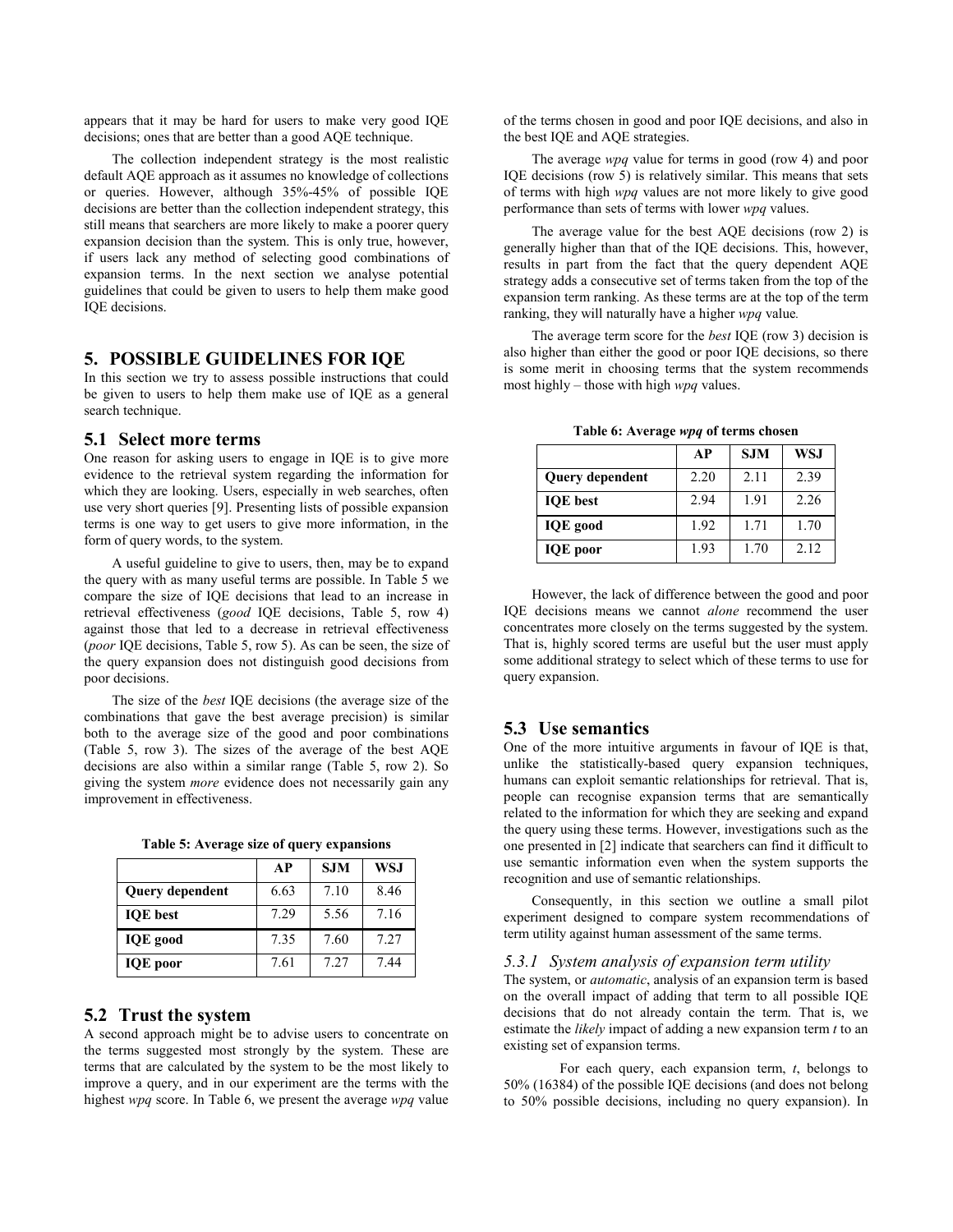effect these two sets of possible decisions are identical except as relates to *t*: adding *t* to each IQE decision in the latter set would give an IQE decision in the former set. By comparing the average precision of all IQE decisions that contain *t*, with the corresponding decisions that do not contain *t*, we can classify each of the top 15 expansion terms according to whether they are *good*, *neutral* or *poor* expansion terms. Good terms are those that are likely to improve the performance of a possible IQE decision (a set of expansion terms); neutral ones are those that generally make no difference and poor expansion terms are those that are likely to decrease the performance of a set of expansion terms.

We demonstrate this in Table 7, based on the TREC topic 259 ë*New Kennedy Assassination Theories*í run on the AP collection. Each row shows what percentage of the 16384 possible decisions, not already containing the term in column 1, that are improved, worsened, or have no difference *after* the addition of the term. For example, the addition of the term *jfk* will always improve retrieval effectiveness. That is, adding the term *jfk* to any set of expansion terms will increase retrieval effectiveness. Conversely, adding the term *frenchi* will always reduce the retrieval effectiveness, and the addition of the term *warren<sup>4</sup>* will make no difference.

**Table 7: Addition of expansion terms for TREC topic 259** 

| Term        | Improved     | No difference    | Worsened     |  |
|-------------|--------------|------------------|--------------|--|
| jfk         | 100          | $\theta$         | $\mathbf{0}$ |  |
| oswald      | 3            | $\theta$         | 97           |  |
| dealei      | 37           | 4                | 59           |  |
| kwitni      | 29           | $\overline{0}$   | 71           |  |
| motorcad    | 64           | 4                | 32           |  |
| marcello    | 100          | $\overline{0}$   | $\mathbf{0}$ |  |
| warren      | 0            | 100              | $\mathbf{0}$ |  |
| theorist    | $\mathbf{0}$ | 100              | $\mathbf{0}$ |  |
| theori      | 18           | 0                | 82           |  |
| depositori  | 67           | $\theta$         | 33           |  |
| documentari | 40           | 19               | 41           |  |
| belin       | $\mathbf{0}$ | 100              | $\mathbf{0}$ |  |
| tippit      | 46           | 8                | 46           |  |
| frenchi     | $\mathbf{0}$ | $\theta$         | 100          |  |
| bulletin    | 45           | $\boldsymbol{0}$ | 55           |  |

For simplicity, we classify terms simply by their predominant tendency. For the example in Table 7 the good terms are *jfk*, *motorcad*, *marcello*, and *depositori*. The poor

j

terms are *oswald*, *dealei*, *kwitni*, *theori*, *documentari*, *frenchi* and *bulletin*, and the neutral terms are *warren*, *theorist* and *belin*. The term *tippit* is good and poor for an equal percentage of combinations and cannot be classified.

#### *5.3.2 Human analysis of expansion term utility*

The automatic classification of expansion term utility presented in the previous section was compared against a set of human classification of the same expansion terms.

We selected 8 queries from each collection and asked 3 human subjects to read the whole TREC topic and each of the relevant documents found within the top 25 retrieved documents. These were the relevant documents used to create the list of the top 15 expansion terms in the previous experiment. The subjects were given the full TREC topic description to provide some context for the search, and were shown the initial query that retrieved the documents. The subjects were then presented with the top 15 expansion terms. For each expansion term the subjects were asked whether they felt the term would be useful or not useful at retrieving additional relevant documents when added to the existing query<sup>5</sup>.

We asked each subject to assess each of the 24 queries rather than distributing the queries across multiple subjects. This was to preserve any strategies the individual users may be employing when selecting expansion terms [8]. However, we did not ask the subjects to read the *non*-relevant retrieved documents as we felt this was too great a burden on the subjects.

The subjects' selection of expansion terms was compared against the automatic analysis from section 5.3.1 to compare the system classification against human classification of expansion term utility. The comparison was done in three ways; first we compare how good the subjects are at detecting good expansion terms, section 5.3.2.1, how good the subjects are at eliminating poor expansion terms, section 5.3.2.2, and examine the decisions made by the subjects, section 5.3.2.3.

#### *5.3.2.1 Detecting good expansion terms*

For each subject we examine first whether the subjects can detect *good* expansion terms; whether the subjects can recognise the expansion terms that are likely to be useful in combination with other expansion terms.

|            | Subject 1 | Subject 2 | Subject 3 |
|------------|-----------|-----------|-----------|
| АP         | 73%       | 60%       | 63%       |
| <b>SJM</b> | 50%       | 40%       | 42%       |

**WSJ** 62% 32% 45%

**Table 8: Percentage of good expansion terms detected** 

In Table 8 we show the percentage of the good expansion terms, as classified in section 5.3.1, which were chosen by each subject as being possibly useful for query expansion. The

j

<sup>4</sup> From the Warren Commission which investigated the assassination of President Kennedy. This term and the term *theori* are the only ones to appear in the TREC topic description.

<sup>5</sup> If the subjects could not decide whether the term was useful/not useful, they could assign the term to the category 'cannot decide'.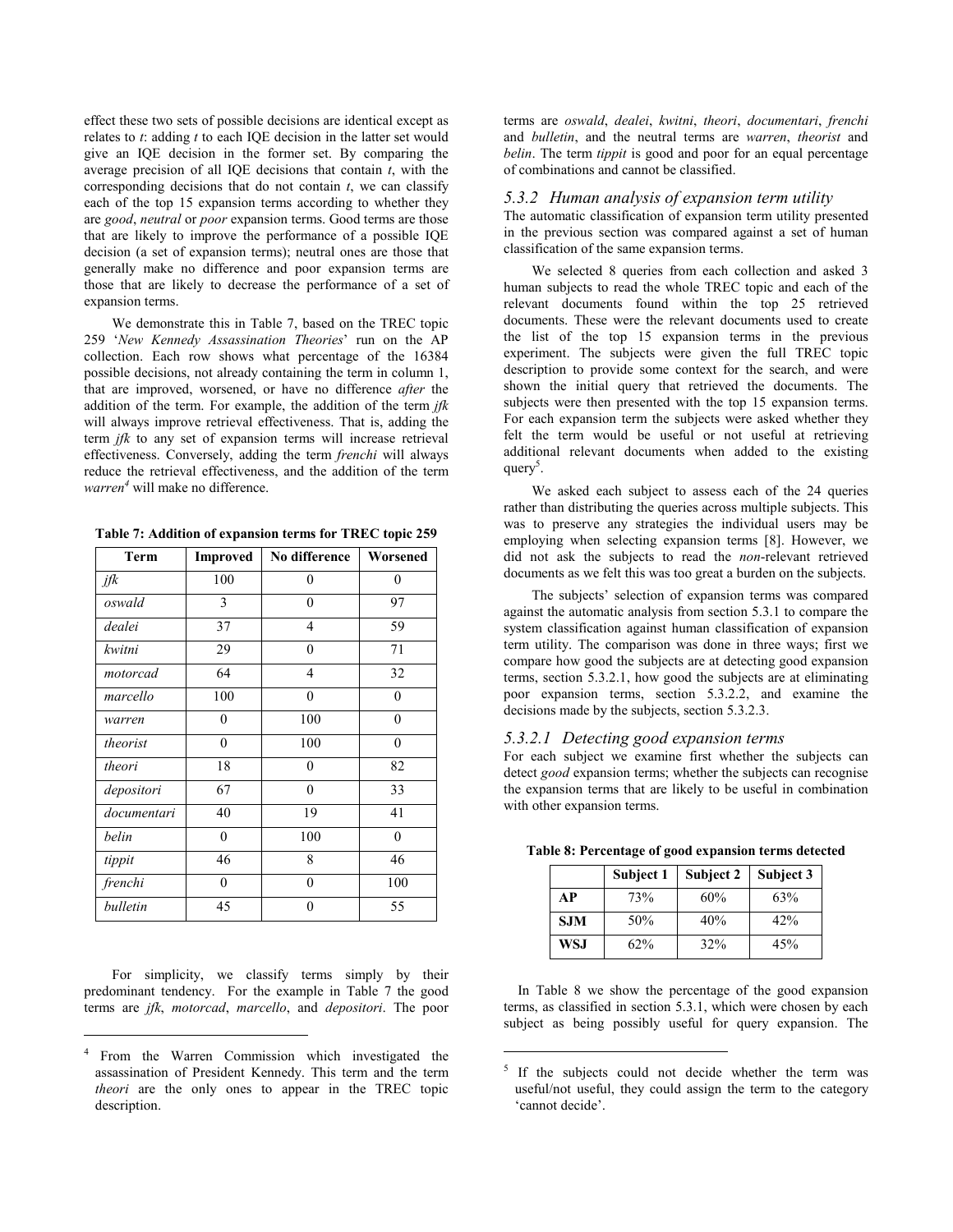subjects varied in their ability to identify good expansion terms, being able to identify 32% - 73% of the good expansion terms.

#### *5.3.2.2 Eliminating poor expansion terms*

If the subjects are not always good at detecting good expansion terms perhaps they are better are eliminating poor expansion terms? In Table 9 we show the percentage of expansion terms that were assessed as being poor by the system but good by the subjects. As in the previous section, the subjects' ability to correctly classify expansion terms varied with at least 25% of the poor expansion terms being rated as good by the subjects. The implication here is that subjects may have difficulty spotting poor expansion terms.

**Table 9: Percentage of poor expansion terms classified as good by subjects** 

|            | Subject 1 | <b>Subject S2</b> | <b>Subject S3</b> |
|------------|-----------|-------------------|-------------------|
| AP         | 54%       | 36%               | 43%               |
| <b>SJM</b> | 39%       | 26%               | 35%               |
| WS.I       | 38%       | 45%               | 39%               |

One reason for the poor classification of terms may be that the subjects are only choosing certain types of terms. In Table 10 we compare the cases where the system classification (column 2) agreed or disagreed with the subjects' classification (column 3) of terms.

|            | <b>System User</b> |      | S1         | S <sub>2</sub> | S <sub>3</sub> |
|------------|--------------------|------|------------|----------------|----------------|
| AP         | Good               | Good | 692(6.5)   | 570 (6.22)     | 666 (5.3)      |
|            | Poor               | Good | 622(4.3)   | 914 (4.48)     | 601 (4.2)      |
|            | Good               | Poor | 429 (4.5)  | 830 (4.14)     | 578 (4.1)      |
|            | Poor               | Poor | 142(1.7)   | 223(1.8)       | 178 (1.6)      |
| <b>SJM</b> | Good               | Good | 1321(7.5)  | 1831 (7.3)     | 1542 (7.7)     |
|            | Poor               | Good | 766 (3.7)  | 867 (3.7)      | 802 (3.7)      |
|            | Good               | Poor | 390(2.8)   | 405(3.8)       | 397(3.5)       |
|            | Poor               | Poor | 53 (1.4)   | 253(1.9)       | 179(1.6)       |
| <b>WSJ</b> | Good               | Good | 833 (5.2)  | 204(2.2)       | 765 (4.5)      |
|            | Poor               | Good | 1496 (3.9) | 682(2.8)       | 881 (3.3)      |
|            | Good               | Poor | 285(2.6)   | 598 (4.0)      | 270(2.7)       |
|            | Poor               | Poor | 427(1.8)   | 966(3.0)       | 470 (2.3)      |

**Table 10: Comparison of system and subject classification** 

For each case we give the average collection occurrence of the terms and (the figure in parentheses) their average occurrence within the relevant documents. For example, for the terms on which subject 1 and the system agreed that the terms were useful, these terms appeared in an average of 692 documents in the AP collection and an average of 6.5 relevant documents.

Appearing in lots of relevant documents appears initially to correlate with an assessment of good expansion term utility. However the difference in relevant document occurrence between good/poor and bad/poor misclassification is often slight.

The most apparent pattern from Table 10 is that subjects tend to classify terms with a high *collection* frequency as being good expansion terms. Conversely terms with a low collection frequency are likely to be assessed as being poor expansion terms. This is not a universal pattern (Subject 2 on the WSJ collection for example does the opposite) but it is the main pattern and suggests that searchers may not being assessing which terms are useful but which terms are *recognisable*.

#### 5.3.3 Subjects' reasons for expansion term *selection*

We discussed with each subject their reasons for their classification of expansion terms. Based on the subjects' reasons for classification and the later automatic classification, we can suggest three reasons for misclassification of expansion term utility.

**i.** *Statistical relationships are important as well as semantic ones*. Subjects tended to ignore terms if the terms appear to have been suggested for purely statistical reasons, e.g. numbers. In general this may be a sensible approach if the query does not mention specific numbers or dates. However, the documents in the static collections we used are only a sample of the *possible* documents on the topics investigated. In this case, strong statistical relationships may be useful for future retrieval.

**ii.** *Users cannot always identify semantic relationships*. Making good use of semantic information means being able to identify semantic relationships between the information need and the possible expansion terms. For specialised or unusual terms, the subjects could be unsure of the value of these terms unless the relationship between these terms and the information need was made clear in the documents.

However, being able to recognise why expansion terms have been suggested, and the searcher's ability to classify terms as useful or not, does not necessarily guarantee that the terms themselves will be seen as useful. Rather, we propose that searchers need more sophisticated support in assessing the potential quality of expansion terms.

**iii.** *Users cannot always identify useful semantic relationships for retrieval*. The difficulty most subjects experienced with selecting expansion terms is that, although they felt they could identify obvious semantic relationships, they could not identify which semantic relationships were going to attract more relevant documents. In short, the subjects felt they could not identify the effect of individual expansion terms on future retrieval. Instead the subjects concentrated mainly on terms they viewed as safe; those that were semantically related to the *topic* description rather than the retrieved relevant documents. That is, the subjects tended to concentrate on terms for *new* queries rather than modified or refined queries.

This type of decision-making can also be seen in other investigations, e.g. [15] which demonstrated that, although terms suggested from relevant documents *can* be useful terms,